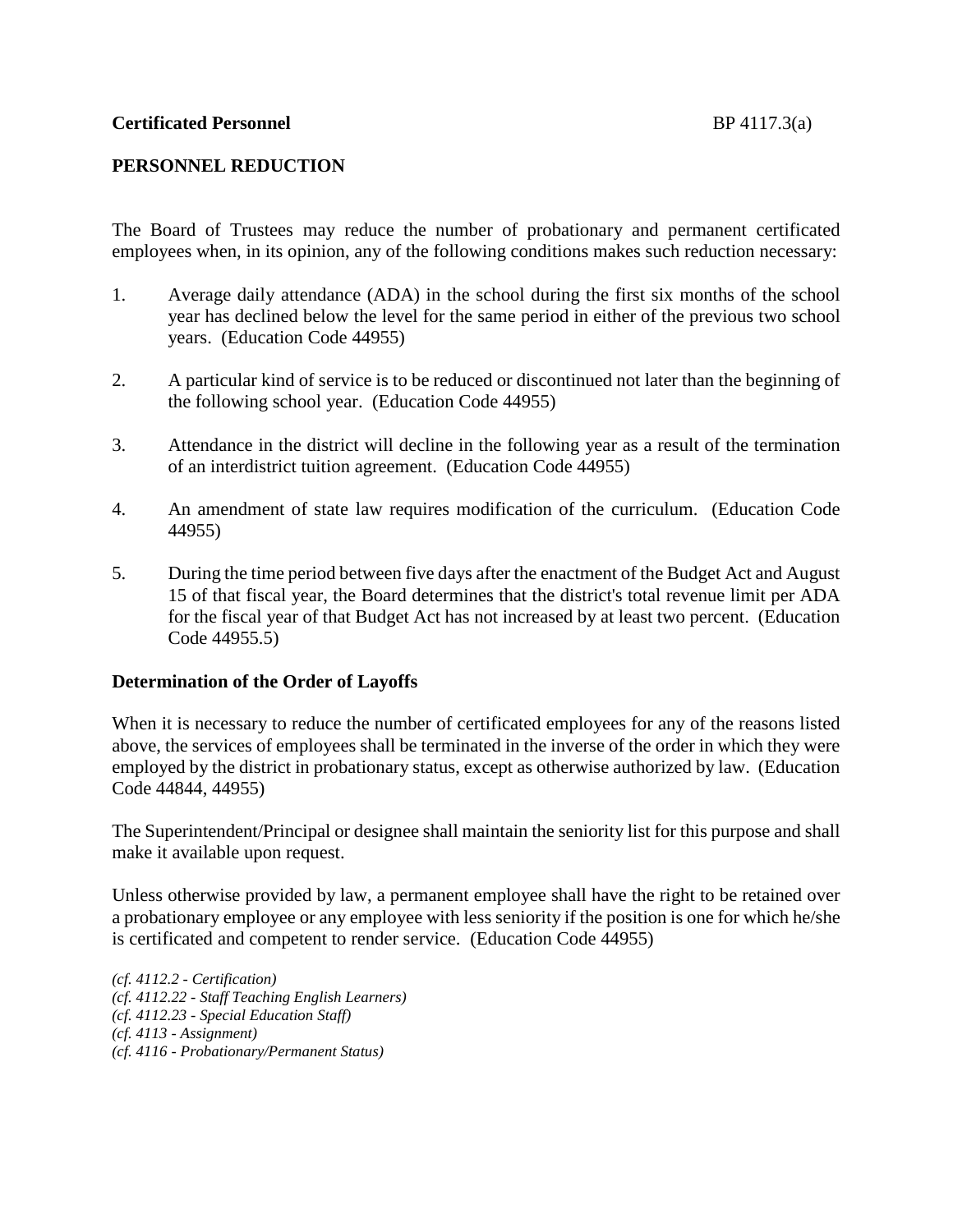To determine the order of termination between employees who first rendered paid service on the same date, the Board shall rank order those employees solely on the basis of the needs of

### BP 4117.3(b)

## **PERSONNEL REDUCTION** (continued)

the district and students. Upon the request of an employee whose order of termination is to be determined based on such ranking, the Board shall furnish the employee, no later than five days prior to the commencement of the administrative hearing on the layoff, a written statement of the specific criteria used in determining the order of termination and the application of the criteria in ranking the employee relative to the other employees in the group. (Education Code 44955)

The district may deviate from terminating certificated employees in order of seniority for either of the following reasons: (Education Code 44955, 44956)

- 1. To fill a demonstrated specific need for personnel to teach a specific course or courses of study, or to provide services authorized by a services credential with a specialization in either student personnel services or health for a school nurse, when the certificated employee has the necessary special training and experience which others with more seniority do not possess
- 2. To maintain or achieve compliance with constitutional requirements related to equal protection of the law

## **Notice and Hearing Rights**

When it becomes necessary to reduce the number of permanent and/or probationary employees pursuant to Education Code 44955 as specified in items #1-4 above, the district shall give notice to the affected employees, no later than March 15, stating the reasons for the action and the employees' right to a hearing. The district shall adhere to the notice, hearing, and layoff procedures in Education Code 44949, 44955, and other applicable provisions of law.

#### *(cf. 4112.9/4212.9/4312.9 - Employee Notifications)*

When an employee has requested a hearing before an administrative law judge regarding the reduction or discontinuation of services, the Board shall make a final decision regarding the sufficiency of the cause and disposition of the layoff upon receipt of the administrative law judge's proposed decision. None of the findings, recommendations, or determinations of the administrative law judge shall be binding on the Board. (Education Code 44949)

The Board may conduct its own hearing, adopt the administrative law judge's proposed decision, refer the case back to the administrative law judge for additional evidence, or reject or modify the proposed decision and make its own determination based upon its review of the record.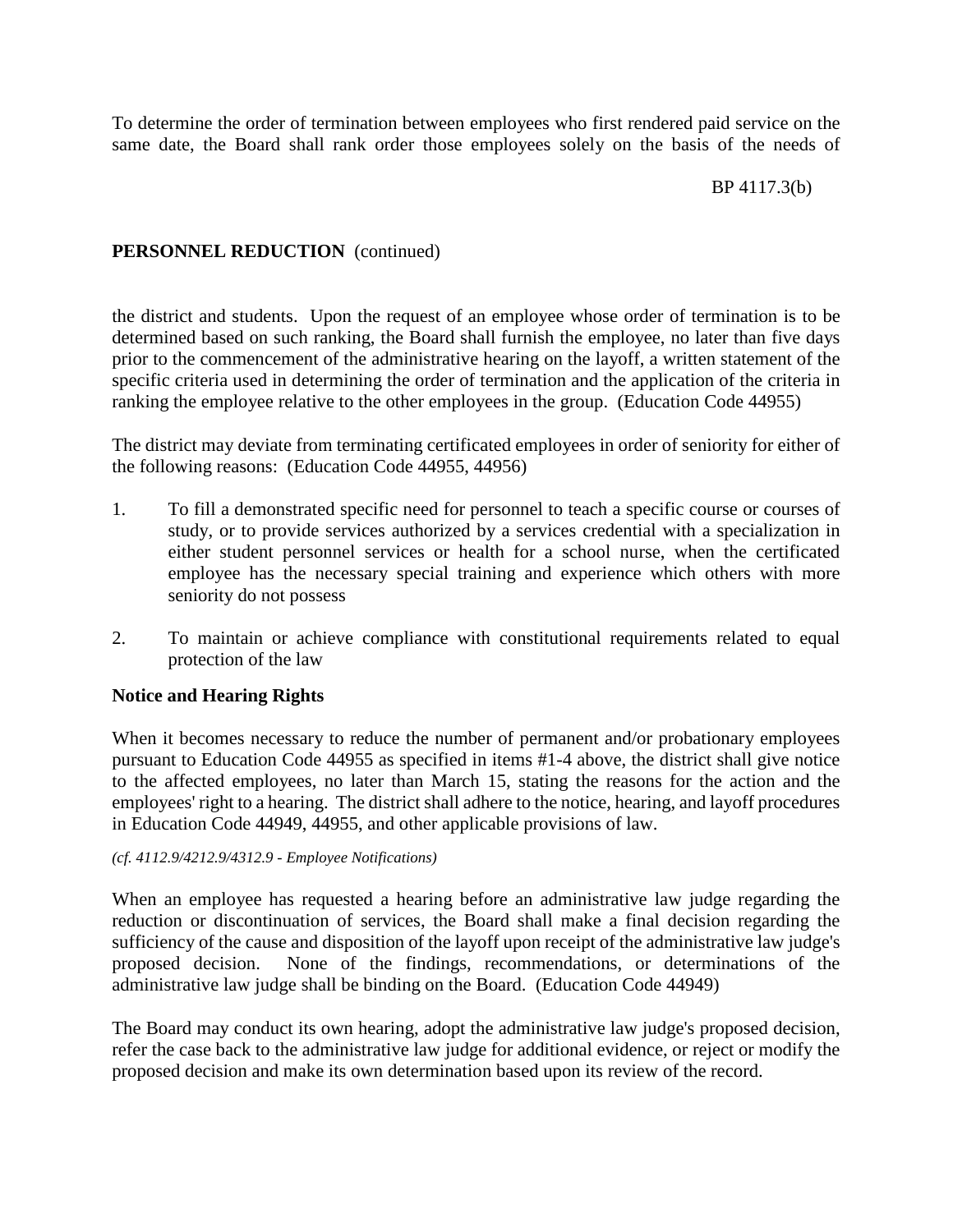Following the Board's decision, the Superintendent/Principal or designee shall give final notice, in the manner specified, to the affected employees before May 15 unless the parties agree otherwise in accordance with procedures required by law. (Education Code 44955)

BP 4117.3(c)

# **PERSONNEL REDUCTION** (continued)

When layoffs become necessary pursuant to Education Code 44955.5 as specified in item #5 above, layoff proceedings shall be carried out as required by law but in accordance with a schedule of notice and hearing adopted by the Board. (Education Code 44955.5)

## **Reappointment**

If the number of employees is increased or the discontinued service reestablished, permanent certificated employees shall have the right to reappointment, in order of seniority, for 39 months from the date of termination. Probationary certificated employees shall have the same right for 24 months after being terminated, subject to the prior reappointment rights of permanent employees. (Education Code 44846, 44956, 44957)

During the period of the preferred right to reappointment, permanent certificated employees shall, in the order of original employment, be offered first opportunity for substitute service during the absence of any employee who has been granted a leave of absence or who is temporarily absent from duty. Such substitute service may be terminated upon the return to duty of the other employee. Such substitute service shall not affect the retention of the employees' previous classification and rights. Probationary certificated employeesshall have the same right to substitute service during the period of preferred right to reappointment to the extent required by law, subject to the rights of permanent certificated employees. (Education Code 44918, 44956, 44957)

## *(cf. 4121 - Temporary/Substitute Employees)*

Before reappointing any certificated employee to teach a subject which he/she has not previously taught and for which he/she does not have a teaching credential or which is not within the employee's major area of postsecondary study, the Board shall require the employee to pass a subject matter competency test in the appropriate subject. (Education Code 44956)

Reappointed certificated employees shall not be subject to any requirements that were not imposed on employees who continued in service. Their period of absence shall be treated as a leave of absence and not considered a break in the continuity of their service. (Education Code 44956, 44957)

*Legal Reference: (see next page)*